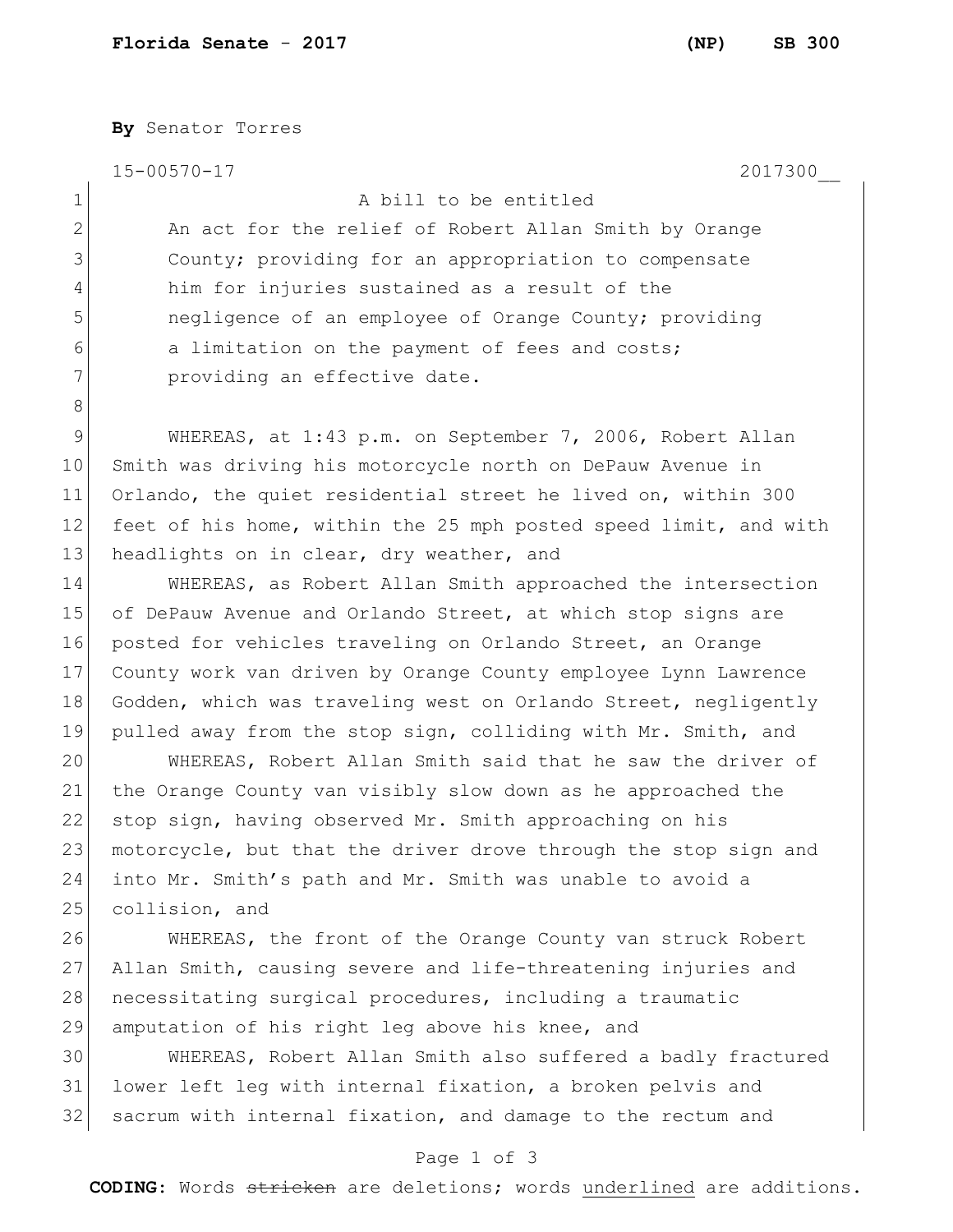15-00570-17 2017300\_\_ internal organs, which required a laparotomy, and WHEREAS, the Orange County employee testified that he observed Robert Allan Smith's motorcycle as he approached the intersection, but he erroneously believed that it was heading away from him, though there was no evidence to support this 38 claim, and that he was looking to his right, away from  $Mr$ . Smith, when he entered the intersection, and WHEREAS, the Orange County employee was issued a citation by the Orlando Police Department for failure to yield right of 42 way and subsequently was found guilty by a traffic court judge, 43 and WHEREAS, after finding for Robert Allan Smith and against 45 Orange County in a civil jury trial, the jury in the case determined that Mr. Smith's future medical expenses totaled \$2.376 million over 40 years and that his past medical expenses 48 and lost wages totaled  $$688,807.37$ , and awarded him  $$1,749,978$ 49 in damages for past and future pain and suffering, for a total 50 award of \$4,814,785.37, and WHEREAS, after the total award was reduced by amounts for comparative negligence and Medicaid and Veteran's Administration 53 setoffs, a final judgment was entered against Orange County on November 27, 2012, in the amount of \$2,913,536.09, and

55 WHEREAS, Orange County has paid Robert Allan Smith \$100,000 56 pursuant to the statutory limits of liability set forth in s. 57 768.28, Florida Statutes, which were in effect at the time that 58 Mr. Smith's claim arose, leaving a remaining unpaid balance of 59 \$2,813,536.09, NOW, THEREFORE,

61 Be It Enacted by the Legislature of the State of Florida:

60

## Page 2 of 3

**CODING**: Words stricken are deletions; words underlined are additions.